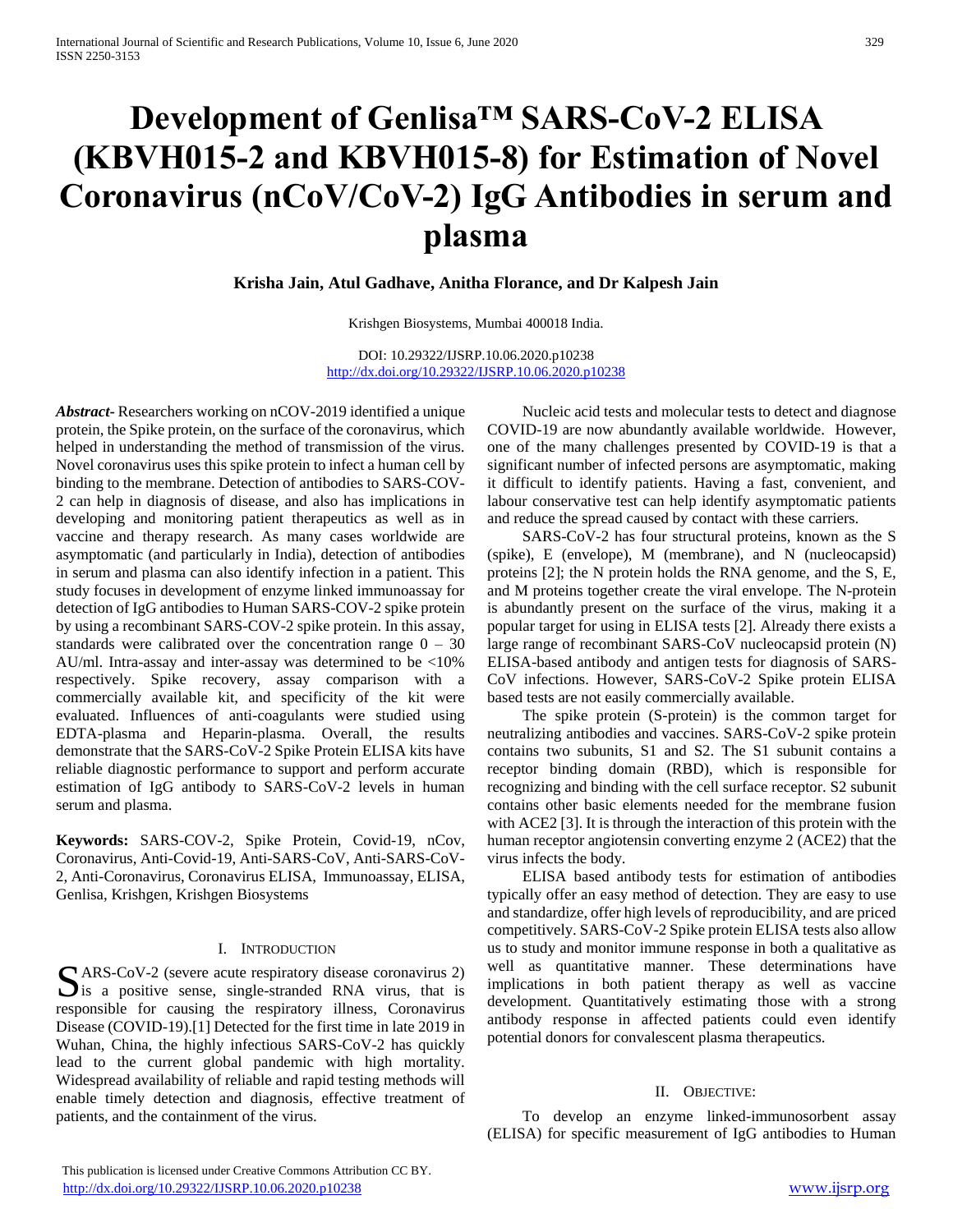International Journal of Scientific and Research Publications, Volume 10, Issue 6, June 2020 330 ISSN 2250-3153

SARS-COV-2 spike protein, as a tool for diagnosis of COVID-19, and provide a reproducible protocol for antibody detection using the same.

#### III. MATERIALS AND METHOD:

 These kits employ a sandwich ELISA technique for higher specificity and increased sensitivity.

A DNA sequence encoding the SARS-CoV-2 (2019-nCoV) Spike Protein (RBD) (YP\_009724390.1; Arg319-Phe541) [11] was expressed in baculovirus-insect cells with a polyhistidine tag at the C-terminus. Clear bands were visible when the expressed recombinant proteins were run on an SDS-PAGE (Figure 1). This SARS-CoV-2 RBD protein was pre-coated onto the microwells of a 96 well ELISA plate as capture antigen.



 The kit uses recombinant SARS-CoV-2 (Covid-19) spike protein as standards/controls. The standard was produced in rabbits immunized with purified, recombinant SARS-CoV-2 / 2019-nCoV Spike/RBD Protein (NCBI: YP\_009724390.1; Arg319-Phe541). The specific IgG was purified by SARS-CoV-2 / 2019-nCoV Spike/RBD affinity chromatography and were run on western blot (Figure 2).



Figure 1

Figure 2.

 The SARS-CoV-2 antibody was quantified in terms of ng/ml by means of a Bradford assay but in absence of internationally recognized parameters for measurement of the antibodies to SARS-CoV-2, we assigned Arbitrary Units per ml (AU/ml) to ng per ml (ng/ml). Hence, this assay uses standards optimized for the linear range as AU/ml. Samples and standards are pipetted into microwells and IgG Antibodies to human SARS-CoV-2 (Covid-19) present in the sample are bound by the protein antigen.

 After incubation, the wells are washed and followed by HRP-conjugated. Detection IgG Antibody is pipetted to the wells, and incubated to form a complex. After washing microwells in order to remove any non-specific binding, the substrate solution (TMB) was added to the microwells and color developed proportionally to the amount of IgG Anti-Human SARS-CoV-2 (Covid-19) in the sample. Color development was then stopped by addition of stop solution. The absorbance was measured at 450nm.

Each assay step was optimized for optimal noise-to-signal ratio, working range and for minimal %CV and relative error.

 Antibody was then purified by affinity chromatography. Serum samples were collected to run intra & inter assays. Sera with known antibodies against confirmed past infections were used to check cross reactivity of non-specific antibodies.

 Commercially available COVID-19 IgG / IgM Rapid Test was used to study comparison with ELISA where, 9 serum samples were measured using both assays. The influence of anti-coagulants like EDTA-plasma and Heparin-plasma were investigated in 6 serum samples.

IV. RESULTS:

 The GENLISA™ Human Anti-SARS-CoV-2 (Covid-19) IgG ELISA developed gives accurate, reproducible results. The assay was designed for 0 - 30 AU/ml as calibrator range and achieved a sensitivity of 2.5 AU/ml.

 We have used a polyclonal antibody as standard and quantified for the total protein content of the antibodies raised as 1000 AU/ml. The kit shows a typical titration curve when used in dilutions as in the table below.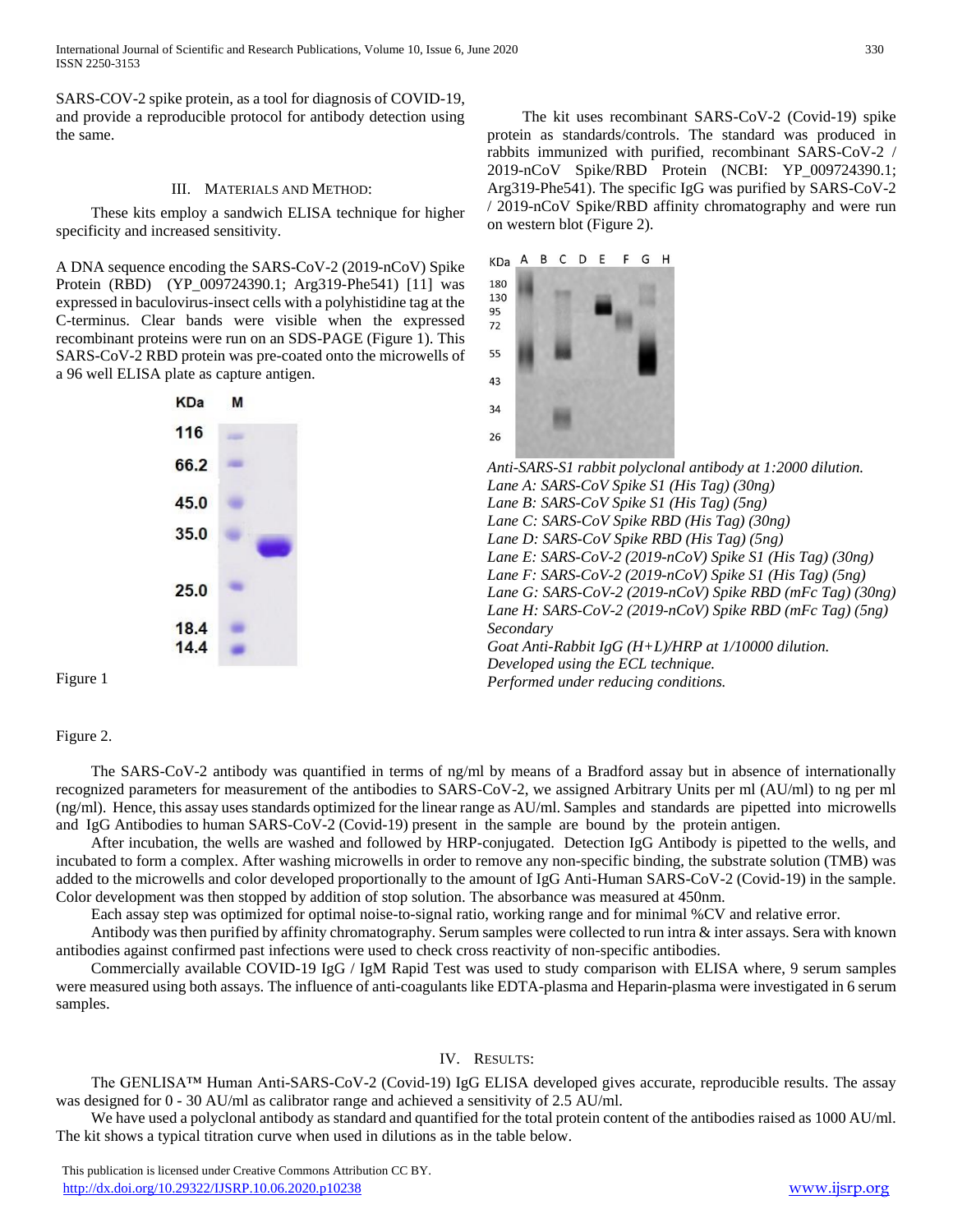| <b>Standard Concentration</b> | <b>Standard Titre Dilution</b> |
|-------------------------------|--------------------------------|
| $30 \text{ AU/m}$             | 1:33,333 titre                 |
| $15 \text{ AU/m}$             | 1:66,666 titre                 |
| $7.5$ AU /ml                  | 1:133,332 titre                |
| $3.75$ AU /ml                 | 1:266,664 titre                |

Absorbance were measured at 450nm. Intra-assay and inter-assay precision was <10% and <10% respectively.

 The coefficient of determination was 99% and absorbances were extrapolated using a polynomial regression 2nd order graph. Mean recoveries observed in serum and plasma on spiking was 96% - 104% for serum and plasma diluted at 1:5000 and obtained the best recoveries.

| <b>Standard</b><br><b>Concentration</b><br>(AU/ml) | Abs 1 | Abs $2$ | <b>Mean Abs</b> | <b>Interpolated</b><br><b>Concentration</b> | <b>Interpolated</b><br><b>Concentration</b><br>$\frac{0}{0}$<br>against<br><b>Actual</b><br><b>Concentration</b> |
|----------------------------------------------------|-------|---------|-----------------|---------------------------------------------|------------------------------------------------------------------------------------------------------------------|
| $\Omega$                                           | 0.091 | 0.088   | 0.090           | 0.3                                         |                                                                                                                  |
| 3.75                                               | 0.216 | 0.202   | 0.209           | 3.1                                         | 82.8                                                                                                             |
| 7.5                                                | 0.482 | 0.454   | 0.468           | 8.2                                         | 109.1                                                                                                            |
| 15                                                 | 0.829 | 0.783   | 0.806           | 14.7                                        | 98.1                                                                                                             |
| 30                                                 | 1.506 | 1.512   | 1.509           | 30.1                                        | 100.2                                                                                                            |



## **Spike-Recovery:**

 The ELISA kit was used to measure spike-recovery of Human Anti-SARS-CoV-2 (Covid-19) IgG spike protein in serum and plasma along with the kit assay diluent. Optimal recovery was obtained when the serum and plasma samples were diluted 1:5000. The standards in the kit were calibrated and >99% accuracy was maintained in their preparation for usage in the kit. The sensitivity was observed as 2.5 AU/ml.

*Dilution of Plasma at 1:1000 using the kit assay diluent and spiked with known concentration of the antibodies to SARS-CoV-2.*

| <b>Standard</b><br><b>Concentration</b><br>(AU/ml) | $Abs1$ | Abs $2$ | <b>Mean Abs</b> | <b>Interpolated</b><br><b>Concentration</b> | <b>Interpolated</b><br><b>Concentration</b><br>$\frac{0}{\alpha}$<br>against<br><b>Actual</b><br><b>Concentration</b> |
|----------------------------------------------------|--------|---------|-----------------|---------------------------------------------|-----------------------------------------------------------------------------------------------------------------------|
|                                                    | 1.092  | 1.060   | 1.076           | ---                                         |                                                                                                                       |
| 3.75                                               | 1.189  | 1.222   | 1.205           | 4.28                                        | 114.1                                                                                                                 |

 This publication is licensed under Creative Commons Attribution CC BY. <http://dx.doi.org/10.29322/IJSRP.10.06.2020.p10238> [www.ijsrp.org](http://ijsrp.org/)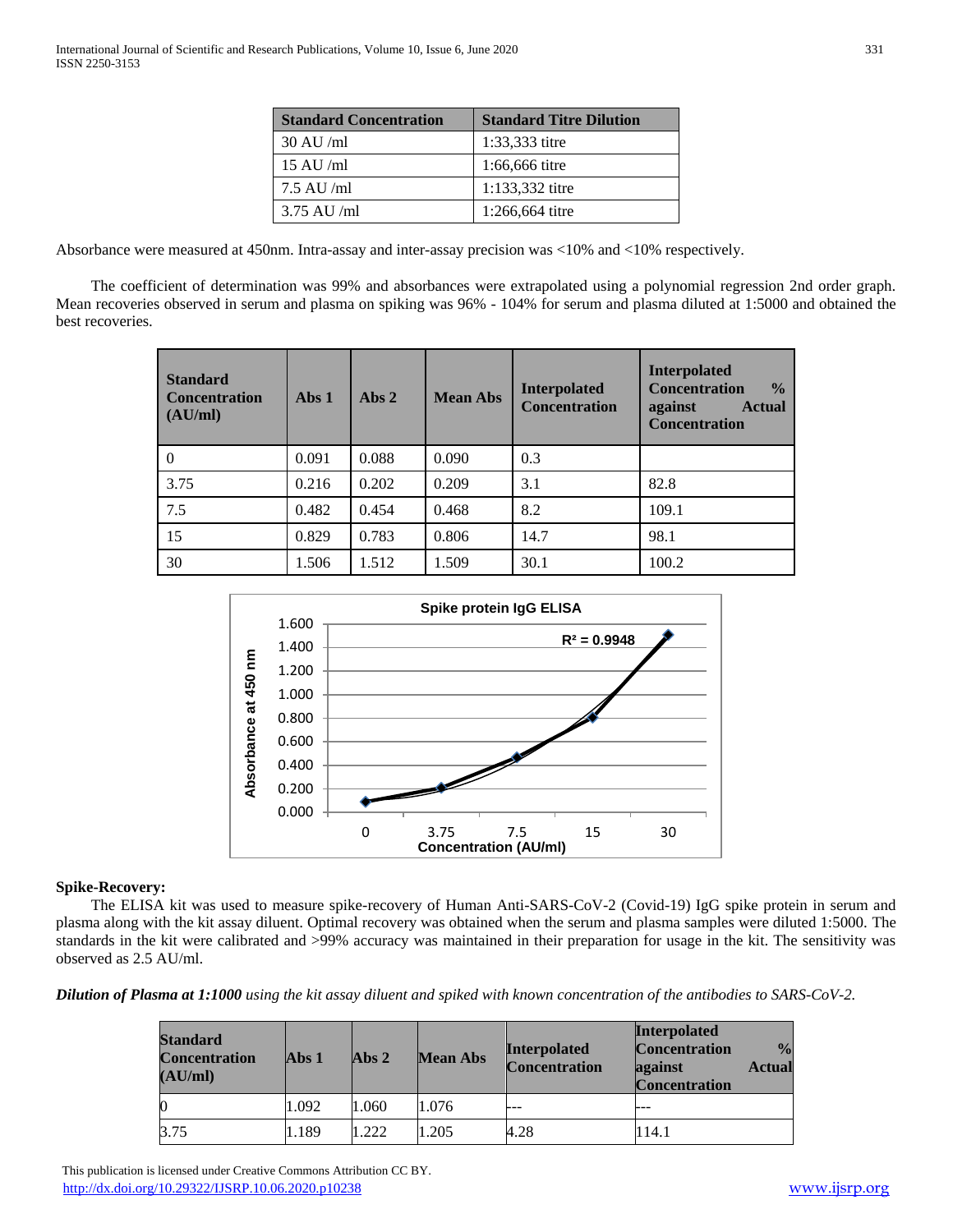| 7.5 | 1.354 | 1.386 | 1.370 | 7.14  | 95.2  |
|-----|-------|-------|-------|-------|-------|
| 15  | 1.943 | 1.619 | 1.781 | 15.33 | 102.2 |
| 30  | 1.935 | 2.168 | 2.051 | 29.55 | 98.5  |

*Dilution of Plasma at 1:2000 using the kit assay diluent and spiked with known concentration of the antibodies to SARS-CoV-2.*

| <b>Standard</b><br><b>Concentration</b><br>(AU/ml) | Abs <sub>1</sub> | Abs $2$ | <b>Mean Abs</b> | <b>Interpolated</b><br><b>Concentration</b> | <b>Interpolated</b><br><b>Concentration</b><br>$\frac{0}{0}$<br>against<br><b>Actual</b><br><b>Concentration</b> |
|----------------------------------------------------|------------------|---------|-----------------|---------------------------------------------|------------------------------------------------------------------------------------------------------------------|
|                                                    | 0.785            | 0.876   | 0.830           | ---                                         |                                                                                                                  |
| 3.75                                               | 0.824            | 0.942   | 0.883           | 2.77                                        | 73.8                                                                                                             |
| 7.5                                                | 1.044            | 1.064   | 1.054           | 8.54                                        | 113.8                                                                                                            |
| 15                                                 | 1.294            | 1.242   | 1.268           | 14.61                                       | 97.4                                                                                                             |
| 30                                                 | 1.912            | 1.887   | 1.900           | 30.05                                       | 100.2                                                                                                            |

*Dilution of Plasma at 1:4000 using the kit assay diluent and spiked with known concentration of the antibodies to SARS-CoV-2.*

| <b>Standard</b><br><b>Concentration</b><br>(AU/ml) | Abs <sub>1</sub> | Abs <sub>2</sub> | <b>Mean Abs</b> | <b>Interpolated</b><br><b>Concentration</b> | <b>Interpolated</b><br><b>Concentration</b><br>$\frac{0}{0}$<br>against<br><b>Actual</b><br><b>Concentration</b> |
|----------------------------------------------------|------------------|------------------|-----------------|---------------------------------------------|------------------------------------------------------------------------------------------------------------------|
|                                                    | 0.611            | 0.611            | 0.611           |                                             |                                                                                                                  |
| 3.75                                               | 0.814            | 0.812            | 0.813           | 3.50                                        | 93.2                                                                                                             |
| 7.5                                                | 1.126            | 1.135            | 1.130           | 7.85                                        | 104.6                                                                                                            |
| 15                                                 | 1.521            | 1.563            | 1.542           | 14.73                                       | 98.2                                                                                                             |
| 30                                                 | 2.010            | 2.015            | 2.013           | 30.15                                       | 100.5                                                                                                            |

*Dilution of Plasma at 1:5000 using the kit assay diluent and spiked with known concentration of the antibodies to SARS-CoV-2.*

| <b>Standard</b><br><b>Concentration</b><br>(AU/ml) | Abs <sub>1</sub> | Abs2  | <b>Mean Abs</b> | <b>Interpolated</b><br><b>Concentration</b> | <b>Interpolated</b><br>$\frac{1}{2}$<br><b>Concentration</b><br><b>Actual</b><br>against<br><b>Concentration</b> |
|----------------------------------------------------|------------------|-------|-----------------|---------------------------------------------|------------------------------------------------------------------------------------------------------------------|
| 0                                                  | 0.311            | 0.322 | 0.317           |                                             |                                                                                                                  |
| 3.75                                               | 0.690            | 0.715 | 0.702           | 3.62                                        | 96.6                                                                                                             |
| 7.5                                                | 0.987            | 0.965 | 0.976           | 7.77                                        | 103.6                                                                                                            |
| 15                                                 | 1.322            | 1.359 | 1.340           | 14.81                                       | 98.7                                                                                                             |
| 30                                                 | 1.951            | 1.915 | 1.933           | 30.05                                       | 100.2                                                                                                            |

*Dilution of Serum at 1:2000 using the kit assay diluent and spiked with known concentration of the antibodies to SARS-CoV-2.*

| <b>Standard</b><br><b>Concentration</b><br>(AU/ml) | Abs <sub>1</sub> | Abs <sub>2</sub> | <b>Mean Abs</b> | <b>Interpolated</b><br><b>Concentration</b> | <b>Interpolated</b><br><b>Concentration</b><br>against<br><b>Concentration</b> | $\frac{0}{\alpha}$<br><b>Actual</b> |
|----------------------------------------------------|------------------|------------------|-----------------|---------------------------------------------|--------------------------------------------------------------------------------|-------------------------------------|
|                                                    | 1.911            | 1.924            | 1.918           | $- - -$                                     |                                                                                |                                     |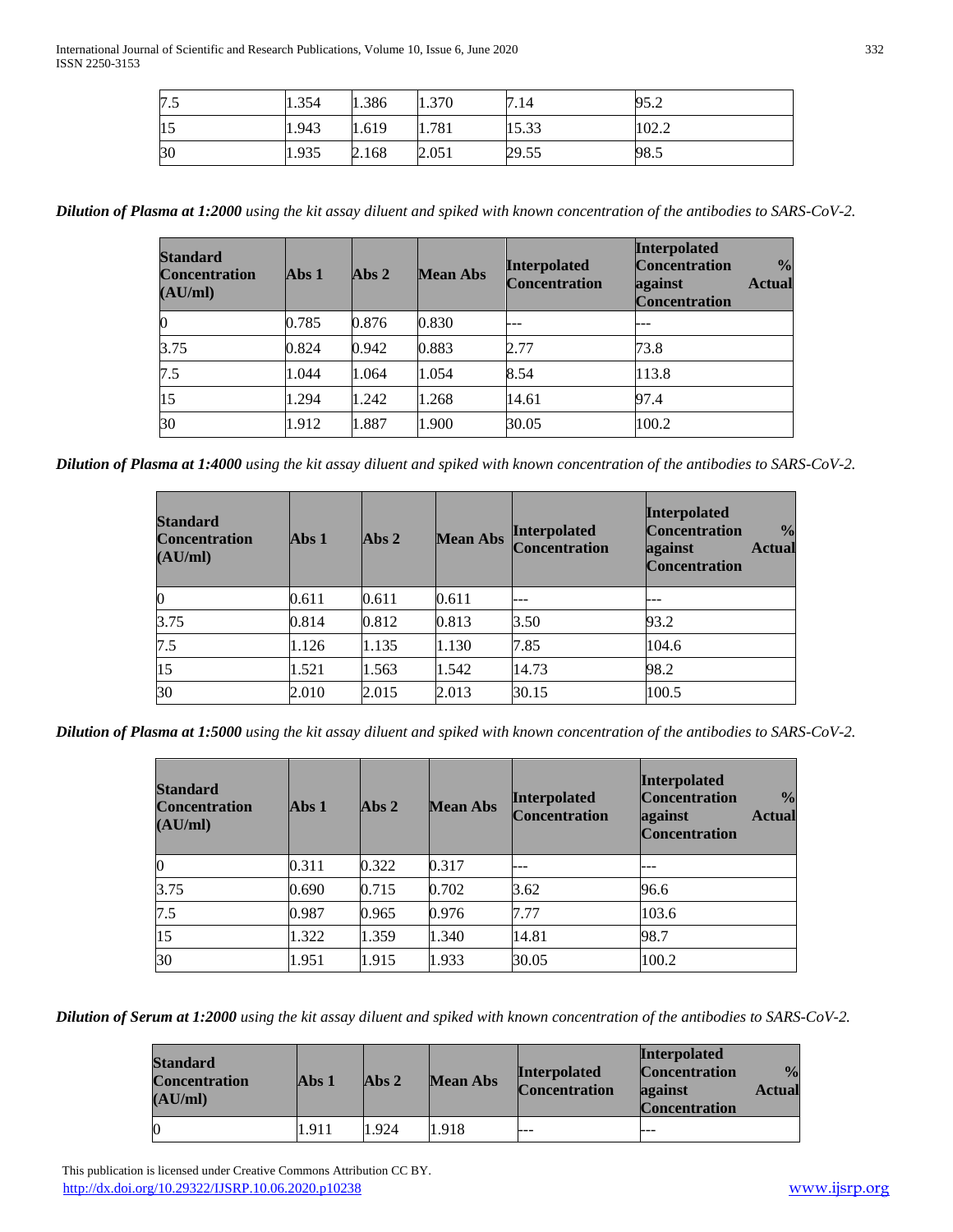International Journal of Scientific and Research Publications, Volume 10, Issue 6, June 2020 333 ISSN 2250-3153

| 3.75 | 1.957 | 2.090 | 2.023 | 4.41  | 117.67 |
|------|-------|-------|-------|-------|--------|
| 7.5  | 2.170 | 2.248 | 2.210 | 7.26  | 96.85  |
| 15   | 2.588 | 2.685 | 2.637 | 15.48 | 103.17 |
| 30   | 2.688 | 2.872 | 2.780 | 28.07 | 93.58  |

*Dilution of Serum at 1:4000 using the kit assay diluent and spiked with known concentration of the antibodies to SARS-CoV-2.*

| <b>Standard</b><br><b>Concentration</b><br>(AU/ml) | Abs $1$ | Abs <sub>2</sub> | <b>Mean Abs</b> | <b>Interpolated</b><br><b>Concentration</b> | <b>Interpolated</b><br><b>Concentration</b><br>$\frac{0}{0}$<br>against<br><b>Actual</b><br><b>Concentration</b> |
|----------------------------------------------------|---------|------------------|-----------------|---------------------------------------------|------------------------------------------------------------------------------------------------------------------|
| $\boldsymbol{0}$                                   | 0.546   | 0.551            | 0.549           |                                             |                                                                                                                  |
| 3.75                                               | 0.781   | 0.786            | 0.784           | 3.90                                        | 103.9                                                                                                            |
| 7.5                                                | 1.013   | 1.023            | 1.018           | 7.29                                        | 97.2                                                                                                             |
| 15                                                 | 1.465   | 1.391            | 1.428           | 15.14                                       | 101.0                                                                                                            |
| 30                                                 | 1.984   | 2.004            | 1.994           | 29.95                                       | 99.8                                                                                                             |

*Dilution of Serum at 1:5000 using the kit assay diluent and spiked with known concentration of the antibodies to SARS-CoV-2.*

| <b>Standard</b><br><b>Concentration</b><br>(AU/ml) | Abs <sub>1</sub> | Abs2  | <b>Mean Abs</b> | <b>Interpolated</b><br>Concentration | <b>Interpolated</b><br><b>Concentration % against</b><br><b>Actual Concentration</b> |
|----------------------------------------------------|------------------|-------|-----------------|--------------------------------------|--------------------------------------------------------------------------------------|
|                                                    | 0.342            | 0.311 | 0.327           |                                      |                                                                                      |
| 3.75                                               | 0.590            | 0.610 | 0.560           | 3.50                                 | 93.4                                                                                 |
| 7.5                                                | 0.845            | 0.898 | 0.871           | 7.92                                 | 105.6                                                                                |
| 15                                                 | 1.232            | 1.219 | 1.225           | 14.75                                | 98.3                                                                                 |
| 30                                                 | 1.845            | 1.867 | 1.856           | 30.06                                | 100.2                                                                                |

The data was interpreted using a polynomial regression curve to the 2nd order for net absorbances to remove any potential bias and get the best possible curve fit.

# **Analytical Specificity:**

Until now, no serologically unique strains of SARS-CoV-2 have been described relative to the originally isolated virus.

 Cross-reactivity of non-SARS-CoV-2 specific antibodies against SARS-CoV-2-S1 RBD protein in Anti-SARS-CoV-2 ELISA was examined using sera with known antibodies against confirmed past infections.

| <b>Antibody Positive Sera</b> | Anti-SARS-CoV-2 ELISA |
|-------------------------------|-----------------------|
| Beta Corona HKU1*             | Negative              |
| <b>VCV</b>                    | Negative              |
| <b>HCV</b>                    | Negative              |
| <b>HAV</b>                    | Negative              |
| <b>HBV</b>                    | Negative              |
| <b>EBV</b>                    | Negative              |
| <b>CMV</b>                    | Negative              |
| <b>HSV</b>                    | Negative              |

\*The patient was tested PCR positive for Beta Corona HKU1 and PCR negative for SARS-CoV-2. Four weeks after PCR testing a serum sample was drawn from the patient and found to be negative in the Anti-SARS-CoV-2 ELISA.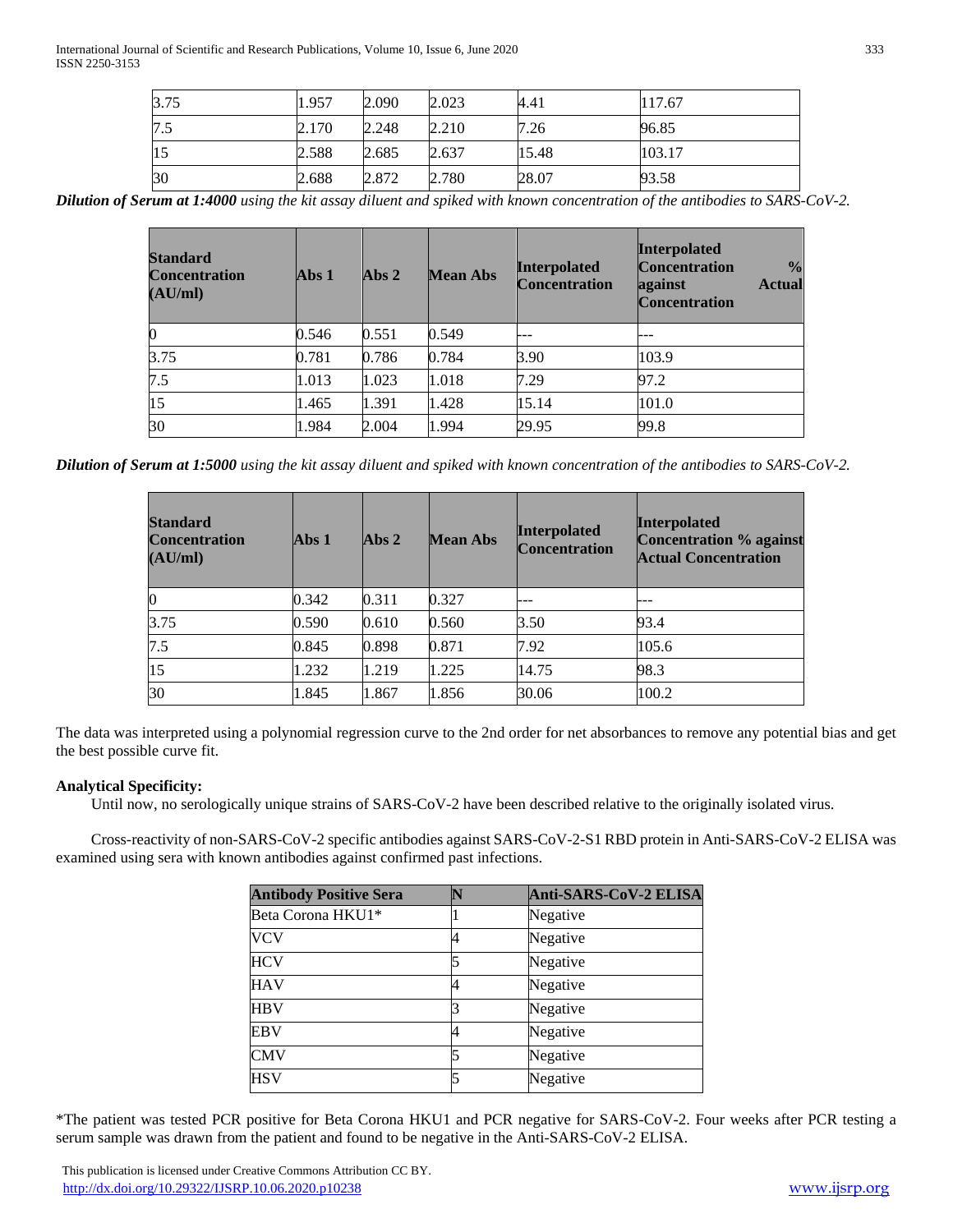## **Precision:**

# **Intra Assay Variance**

Serum samples were measured 10-fold within one assay. Mean variance was < 10%.

|          | Number of Determinations | Mean Value Abs | <b>Standard Deviation Abs</b> | CV<br>(96) |
|----------|--------------------------|----------------|-------------------------------|------------|
| Sample 1 | 10                       | 0.346          | 0.025                         |            |
| Sample 2 | 10                       | 0.939          | 0.038                         | $A_{.1}$   |
| Sample 3 | 10                       | 2.257          | 0.066                         | 2.9        |

#### **Inter Assay Variance**

6 Serum samples were measured in independent assays, in 3 different lots.

|          | Number of Determinations | Mean Value Abs | <b>Standard Deviation Abs</b> | CV(%) |
|----------|--------------------------|----------------|-------------------------------|-------|
| Sample 1 | 11                       | 1.040          | 0.039                         | 3.8   |
| Sample 2 | 12                       | 0.320          | 0.035                         | 10.9  |
| Sample 3 | 12                       | 0.750          | 0.039                         | 5.2   |
| Sample 4 | 10                       | 0.220          | 0.025                         | 11.4  |
| Sample 5 | 12                       | 0.210          | 0.024                         | 11.0  |
| Sample 5 |                          | 0.120          | 0.120                         | 11.7  |

# **Assay Comparison:**

To demonstrate the identity of the Anti-SARS-CoV-2 ELISA and a commercially available COVID-19 IgG / IgM Rapid Test, 9 serum samples were measured using both the ELISA and the rapid test. As shown in the table below, the results of the IgG tests show an increased sensitivity with the anti-SARS-CoV-2 ELISA when compared to a Rapid test.

| <b>Sample No</b> | Anti-SARS-CoV-2 ELISA | COVID-19 IgG / IgM Rapid Test |  |  |
|------------------|-----------------------|-------------------------------|--|--|
|                  | $positive +$          | negative                      |  |  |
| 2                | $positive +$          | positive                      |  |  |
| 3                | $positive +$          | negative                      |  |  |
| $\overline{A}$   | negative -            | negative                      |  |  |
| 5                | borderline $+$        | slightly positive             |  |  |
| $\overline{6}$   | positive $++$         | positive                      |  |  |
|                  | negative -            | negative                      |  |  |
| 8                | negative -            | negative                      |  |  |
| 9                | positive $++$         | positive                      |  |  |

\*+ relative to the OD signal.

## **Samples:**

The influences of anti-coagulants on measurements were investigated in 6 corresponding serum, EDTA and Heparin plasma samples. In comparison to the ODs of the serum samples, recovery was measured for Heparin and EDTA plasma samples on average 97.8% and 104.4 %, respectively.

|          | Serum OD | $\frac{1}{2}$ | <b>EDTA-Plasma OD</b> | $\frac{1}{2}$ | Heparin-Plasma OD | $\frac{1}{2}$ |
|----------|----------|---------------|-----------------------|---------------|-------------------|---------------|
| Sample 1 | 3.601    | 100           | 3.677                 | 102           | 3.496             | 95.1          |
| Sample 2 | 0.41     | 100           | 0.385                 | 93.9          | 0.389             | 101           |
| Sample 3 | 2.946    | 100           | 2.918                 | 99            | 3.084             | 105.7         |
| Sample 4 | 0.501    | 100           | 0.458                 | 91.4          | 0.517             | 112.9         |
| Sample 5 | 1.242    | 100           | 1.218                 | 98.1          | 1.284             | 105.4         |
| Sample 6 | 0.129    | 100           | 0.132                 | 102.3         | 0.14              | 106.1         |